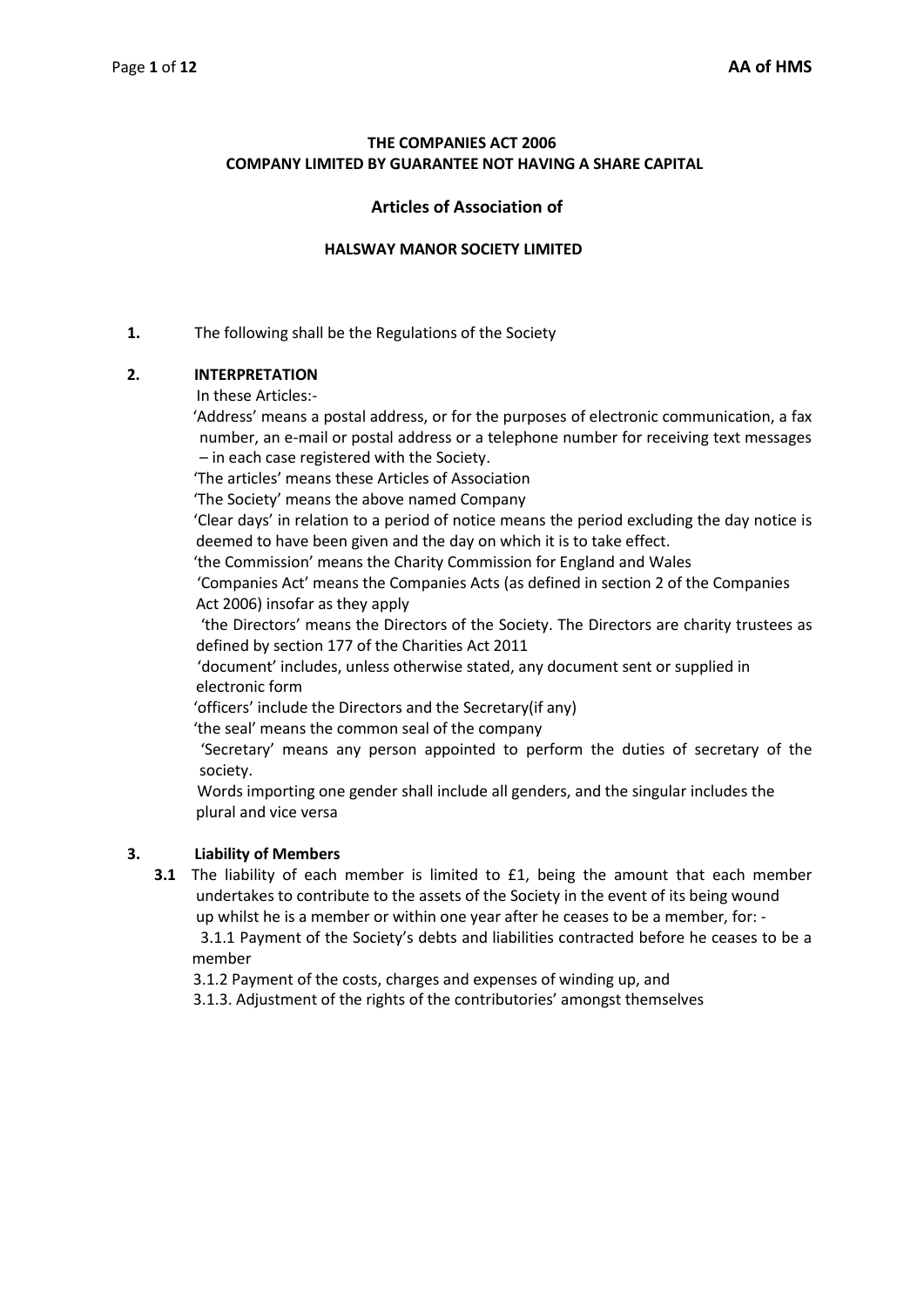## **4. Objects**

**4.1** The Society is established for the following objects: -

 4.1.1 to advance education and inform and promote participation in all aspects of the folk heritage, especially as found in England including; traditional folk music, dances, songs, stories, folklore, drama, choirs and orchestras, visual arts, crafts, traditional games and other related traditional and cultural activities. To preserve and encourage the practice of them in their traditional forms and to use and maintain Halsway Manor as a hub for these activities, and to provide residential board and accommodation and refreshment facilities in connection therewith.

4.1.2 to promote historical research into 4.1.1 and make available to the public the results of such research

4.1.3 to the extent that the income and property of the Halsway Manor Society Ltd cannot be used for the above objects they shall be used for the advancement of the education of the public (but so that nothing hereinafter contained shall be deemed to empower the Society to pursue any ancillary object which is not exclusively charitable).

**4.2** To further these objects the Society will:

 4.2.1 promote and co-operate in demonstrations, festivals and other like performances of folk dances, songs, folk traditions, folklore, tales and drama whether held in England or not.

 4.2.2 prepare and publish, issue and make use of, for sale, performance or otherwise, such books, journals, records, reports, and other literature, and means and apparatus for the visual and mechanical reproduction of folk dances, songs, folk traditions, folklore, and music as may seem desirable to further the education of the public in these arts.

 4.2.3 To make, obtain and distribute, by sale or otherwise, instruments and other articles of whatever description, requisite for the performance or practice of folk dances, songs, folk traditions, folklore, and music in accordance with the above objects. 4.2.4 solicit and receive subscriptions and gifts of all kinds, whether absolute or

conditional for the purposes of the Society

 4.2.5 subject to these articles, take and hold any buildings and lands, and property of any kind, whether absolutely or on trust and to maintain it and equip it for use, including, in particular, the property known as Halsway Manor, Crowcombe Somerset

 4.2.6 borrow money and charge the whole or any part of the property belonging to the Society as security for repayment or as security for a grant or the discharge of an obligation

 4.2.7 do all or any such lawful things as may be conducive or incidental to the attainment of the Objects.

# **5. Powers**

**5.1** The Society has the power to do anything which is calculated to further the Objects or is conducive to doing so. In particular it has power:

 5.1.1 to raise funds. In doing so the Society must not undertake any taxable permanent trading activity and must comply with any relevant statutory regulations

 5.1.2 to buy, take on, lease or in exchange, hire or otherwise acquire any property and to maintain and equip it for use.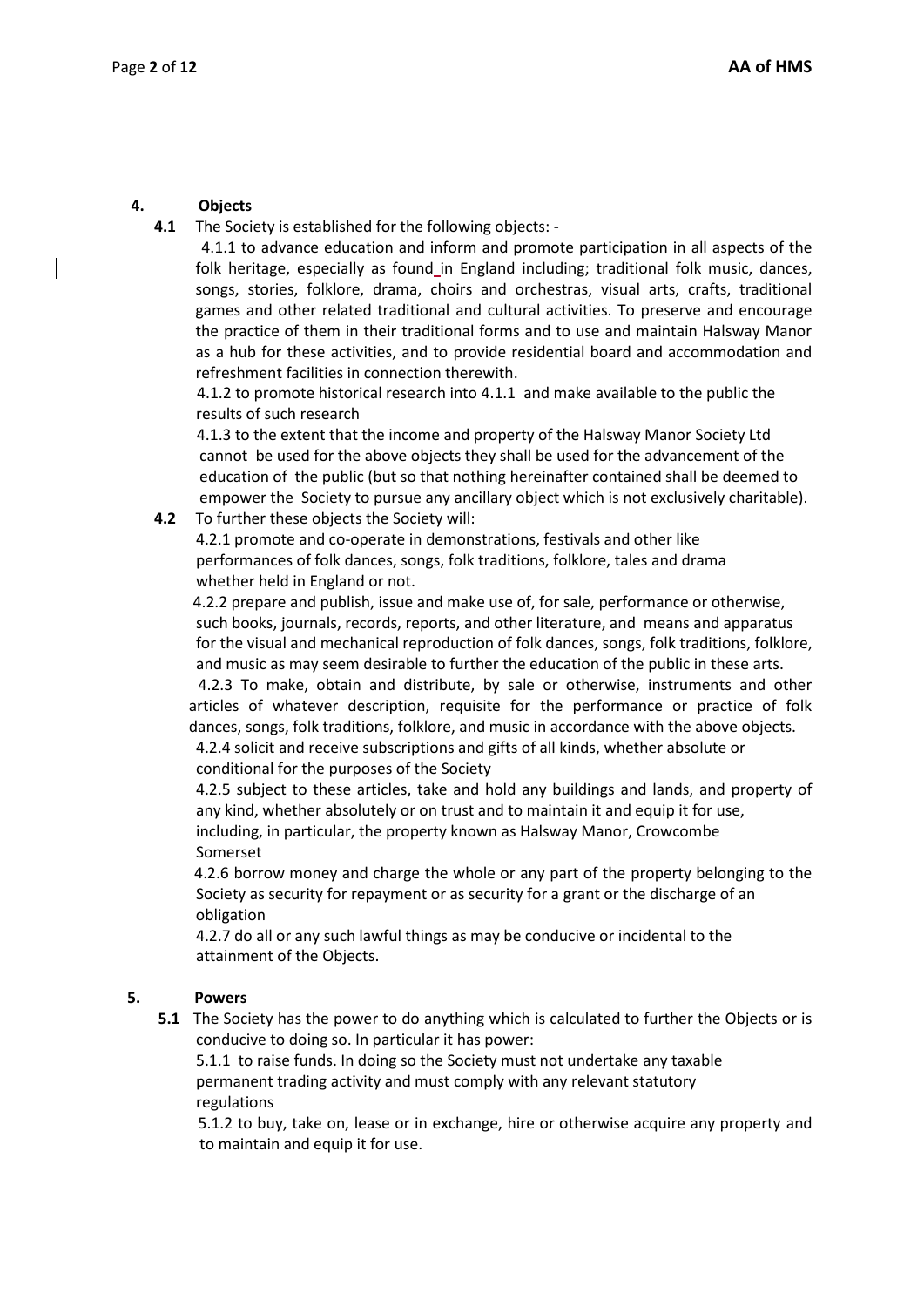5.1.3 to sell, lease or otherwise dispose of all or any part of the property belonging to the Society subject to the regulations in the Charities Act 2011

 5.1.4 to borrow money and to charge the whole or part of the property belonging to the Society as security for repayment or as security for a grant or the discharge of an obligation.

5.1.5 to invest moneys of the Society not immediately required for its purposes in or upon such investments, securities or property that are specifically intended to maintain and increase its value and/or produce a financial return.

## **6. Application of income and property**

- **6.1** The income and property of the Society shall be applied solely towards the promotion of the objects
- **6.2** A Director

 6.2.1 is entitled to be reimbursed from the property of the Society or may pay out of such property reasonable expenses properly incurred when acting on behalf of the Society

 6.2.2 may benefit from trustee indemnity insurance purchased at the Society's expense, in accordance with and subject to the conditions in section 189 of the Charities Act 2011

 6.2.3 may receive an indemnity from the Society in the circumstances specified in Article 31

6.2.4 may not receive any -other benefit or payment unless it is authorised by article 7.2

 **6.3** Subject to article 7.2 none of the income or property of the Society may be transferred directly or indirectly by way of dividend bonus or otherwise by way of profit to any member of the Society. This does not prevent any member who is not also a director receiving: -

 6.3.1 reasonable and proper remuneration for any goods or services supplied to the Society

## **7. Benefits and payments to Society Directors and connected persons**

- **7.1** General Provisions
	- No Director or connected person may: -

 7.1.1 buy any goods or services from the Society on terms preferential to those applicable to members of the public

- 7.1.2 sell goods, services or any interest in land to the Society
- 7.1.3 be employed by or receive any remuneration from the Society

 7.1.4 receive any other financial benefit from the Society Unless the payment is authorised by section 7.2 of this article or authorised by the court or the Charity Commission

 (in this article a 'financial benefit' means a benefit, direct or indirect, which is either money or has a monetary value)

## **7.2 Scope and powers permitting Directors' or 'connected persons' benefits**

 7.2.1 A Director or connected person may receive a benefit from the Society in the capacity of a beneficiary of the Society provided that a majority of the Directors do not benefit in this way.

7.2.2 A Director or connected person may enter into a contract for the supply of services or goods that are supplied in connection with the provision of services to the Society where that is permitted in accordance with and subject to the conditions in, sections 185 and 186 of the Charities Act 2011.

 7.2.3 A Director or connected person may receive interest on money lent to the Society at a reasonable and proper rate which must not be more than the Bank of England rate.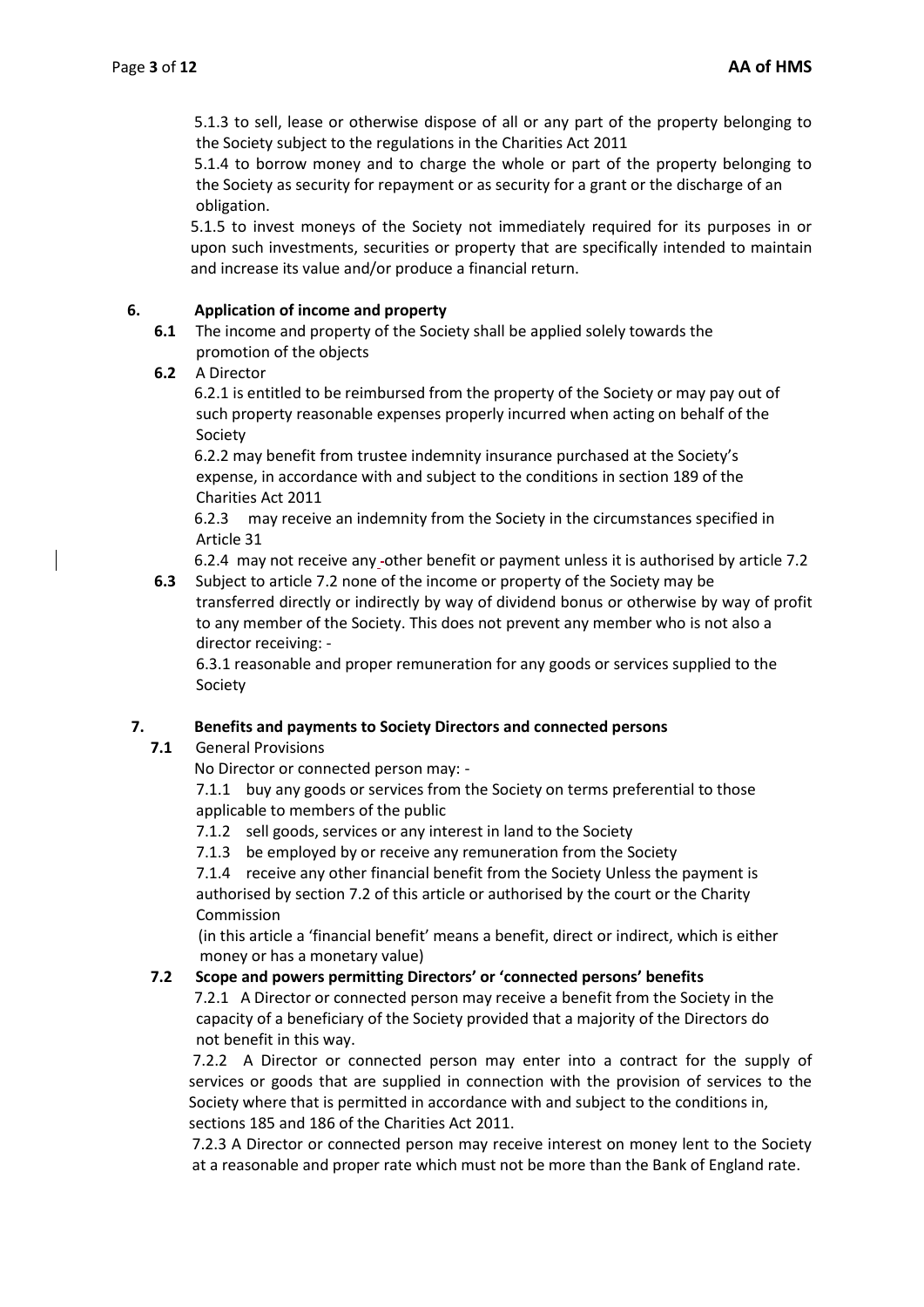7.2.4 A Director or connected person may receive rent for premises let by the Director or connected person to the Society. The amount of the rent and the other terms of the lease must be reasonable and proper. The Director concerned must withdraw from any meeting at which such a proposal is discussed.

 7.2.5 A Director or connected person may take part in the normal trading and fundraising activities of the Society on the same terms as members of the public.

## **7.3 Payment for the supply of goods and services – controls**

The Society and Directors may only rely upon the authority provided by 7.2 above if each of the following conditions is satisfied

7.3.1 The Service is necessary to further the aims of the Society

 7.3.2 The Director or Connected Person is the best person available to carry out the service.

7.3.3 The cost is reasonable and in line with good practice.

7.3.4 Not more than half of the Directors are being paid in this way.

 7.3.5 There is a written contract in place between the Society and the Director or connected Person which includes the actual or maximum cost involved

 7.3.6 The Director involved is absent from the part of any meeting at which there is discussion of the proposal and does not vote on any matter pertaining.

7.3.7 The reason for the decision is recorded in the minutes of the meeting

## **7.4 Interpretation of 'connected person'**

A connected person means:

7.4.1 A child, grandchild, grandparent, brother or sister of the Director

 7.4.2 The spouse or civil partner of the Director or of any person falling within 7.4.1 above

 7.4.3 A person carrying on business in partnership with the Director or any person falling within 7.4.1 or 7.4.2 above

 7.4.4 An institution which is controlled by the Director or connected person defined above

 7.4.5 A body corporate in which the Director or connected person as outlined above has a substantial interest

## **8. Declaration of directors' interests**

A Director must declare the nature and extent of any interest, direct or indirect, which he has in a proposed transaction or arrangement with the Society or in any transaction or arrangement entered into by the Society which has not previously been declared. A Director must not be present during any discussion of the directors of the Society in which a conflict may arise between his duty to act solely in the interests of the Society and any personal interest (including but not limited to any personal financial interest)

## **9. Conflicts of interest or loyalties.**

 **9.1** If a conflict of interests arises for a Director because of a duty of loyalty owed to another organisation or person and the conflict is not authorised by virtue of any other provision of the Articles the unconflicted Directors may authorise the conflict where the following conditions apply:

 9.1.1 the conflicted Director is absent from that part of the meeting at which there is discussion affecting the other organisation or person

 9.1.2 the unconflicted Directors consider it is in the interests of the Society to authorise the conflict in the circumstances applying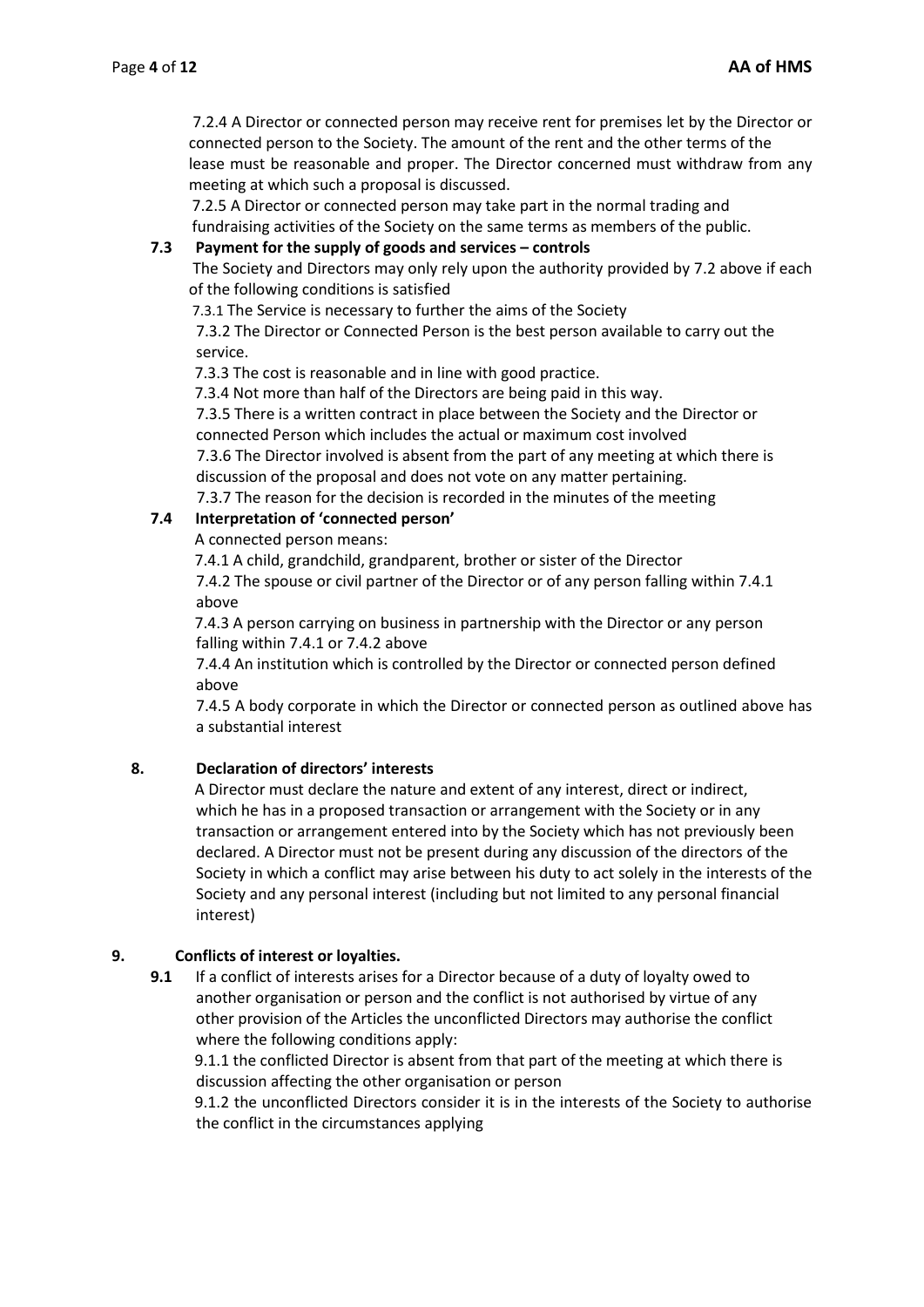**9.2** In this article a conflict of interests arising because of a duty of loyalty to another organisation or person only applies when there is no direct or indirect benefit of any nature to a Director or connected person

#### **10. Members**

- **10.1** The members of the Society are the current members at the date when these articles are adopted by the Society and such other persons as are admitted in accordance with these articles.
- **10.2** Membership is open to other individuals who apply in the required manner.
- **10.3** The Directors may refuse an application, if acting reasonably and properly they consider that refusal to be in the best interests of the Society 10.3.1 The Directors must inform the applicant in writing of the reasons for the refusal within 21 days of the decision. 10.3.2 The Directors must consider any written representations the applicant may make about the decision. The Directors decision following any written
	- representations must be notified to the applicant in writing but shall be final.
- **10.4** Membership is not transferable.
- **10.5** The Directors must keep a register of the names and addresses of the members
- **10.6** Notwithstanding 10.2 above no person shall be deemed to be a member of the Society until the first year's subscription is paid.
- **10.7** Annual subscription fees shall be reviewed and agreed by the members at a general meeting.

#### **11. Classes of membership**

- **11.1** The Directors may establish classes of membership with different rights and obligations and shall record those rights and obligations in the register of members.
- **11.2** Any new classes of membership established under article 11.1 must be approved by the members at a general meeting before any person can be admitted to that class.

#### **12. Termination of membership**

Membership of the Society is terminated if:

- **12.1** the member dies.
- **12.2** the member resigns by giving two months written notice to the Society
- **12.3** any sum due from that member to the Society is not paid in full within six months of it falling due
- **12.4** the member is removed from membership by a resolution of the Directors that it is in the best interests of the Society that the membership be terminated but only after:

 12.4.1.The member has been given 21 clear days notice in writing of the meeting of the Directors at which the resolution will be proposed and the reasons why it is to be proposed and

 12.4.2 the member, or at the option of the member, the member's representative (who need not be a member of the Society) has been allowed to make representations to the meeting of the board of directors at which the removal is discussed

#### **13. General Meetings**

- **13.1** The Society shall hold an Annual General meeting (AGM) in addition to any other general meeting in each year and not more than fifteen months may elapse between successive AGM's
- **13.2** All general meetings other than AGM's shall be called extraordinary general meetings and may be called by the Directors at any time.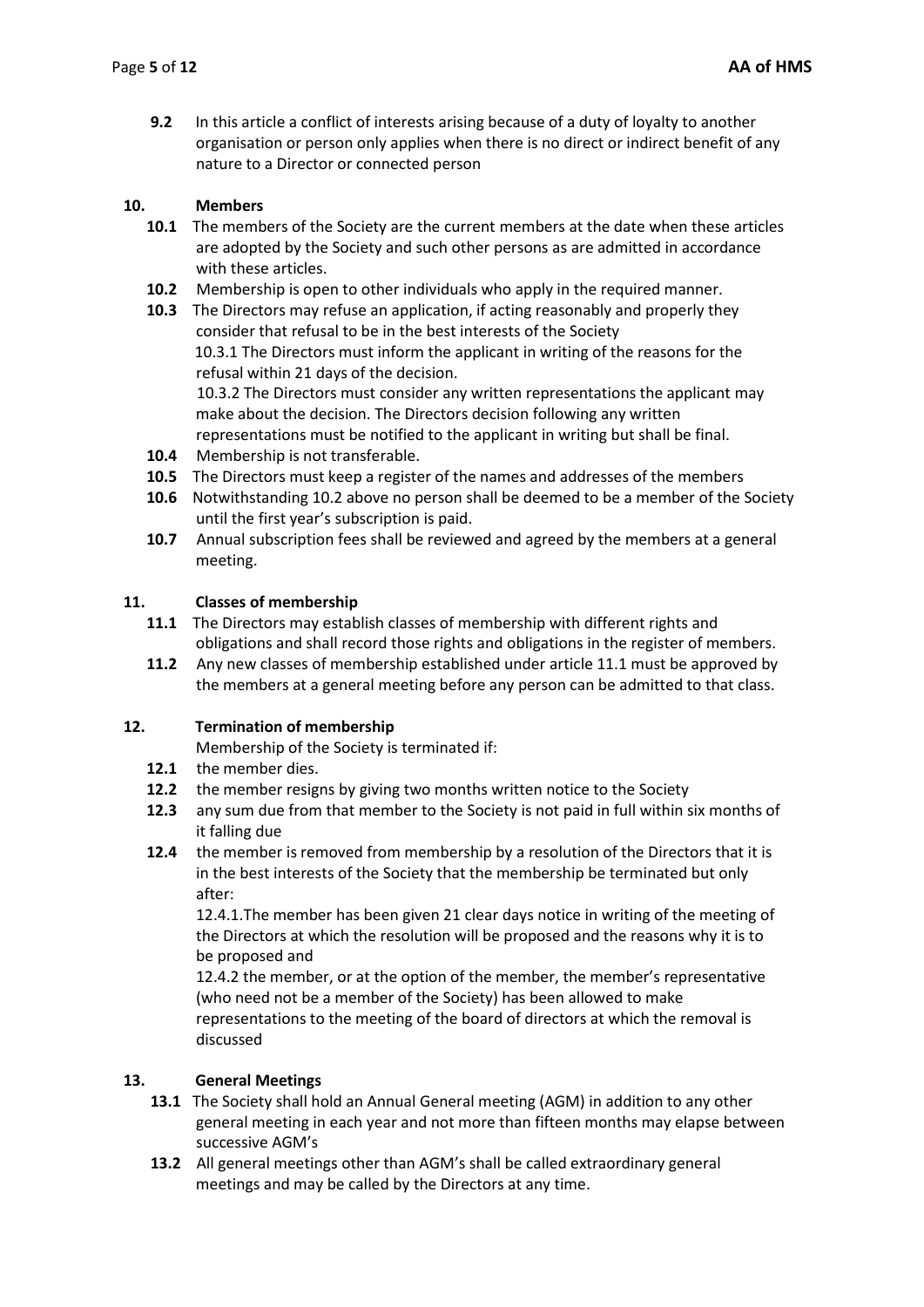# **14. Notice of general meetings**

- **14.1** The minimum period of notice for a general meeting of the Society is twenty-one clear days
- **14.2** A general meeting may be called at shorter notice if it is so agreed by a majority of members having a right to attend and vote who total not less than 90% of the total voting rights
- **14.3** The notice must specify the date time and place of the meeting and the general nature of the business to be transacted. If the meeting is to be an AGM the notice must say so
- **14.4** The notice must be given to all the members and to the Directors and Auditors.
- **14.5** The proceedings at the meeting shall not be invalidated because a person who was entitled to receive the notice failed to receive it because of an accidental oversight by the Society

# **15. Proceedings at general meetings**

- **15.1** No business shall be transacted at any general meeting unless a quorum is present. A quorum is 21 members entitled to vote on the business to be discussed.
- **15.2** If a quorum is not present within half an hour from the appointed time, or during the meeting a quorum ceases to be present the meeting shall be adjourned to such time and place as the Directors shall determine. The Directors must reconvene the meeting giving seven days clear notice of the date time and place of the reconvened meeting. If no quorum is present within fifteen minutes of the stated time of the reconvened meeting the members present shall constitute a quorum for that meeting.
- **15.3** The Chairman shall chair general meetings but if he or she is not present within 15 minutes of the time appointed another director or member appointed by the board of directors shall take the chair and failing that any member elected by those present shall chair the meeting
- **15.4** No business shall be conducted at a reconvened meeting unless it could properly have been conducted at the meeting had the adjournment not taken place.
- **15.5** If a meeting is adjourned by a resolution of the members for more than seven days then at least 7 days notice shall be given of the date time and place of the reconvened meeting.
- **15.6** All business shall be deemed special at a general meeting however at an Annual General Meeting the consideration of the accounts, reports of the Board and the auditors, the election of Board members and the appointment of and the fixing of remuneration of the Auditors will all be ordinary business.
- **15.7** If a meeting is adjourned by a resolution of the members for more than seven days then at least 7 days notice shall be given of the date time and place of the reconvened meeting.
- **15.8** The directors may make whatever arrangements they consider appropriate to enable those attending a general meeting to exercise their rights to speak or vote at it.
- **15.9** In determining attendance at a general meeting, it is immaterial whether any two or more members attending it are in the same place as each other.

## **16. Votes of members**

- **16.1** Every member shall have one vote. If there is an equality of votes the Chairman of that meeting shall be entitled to a casting vote.
- **16.2** On a poll, votes must be given personally or via an electronic online polling system or by proxy according to the defined procedure (16.3)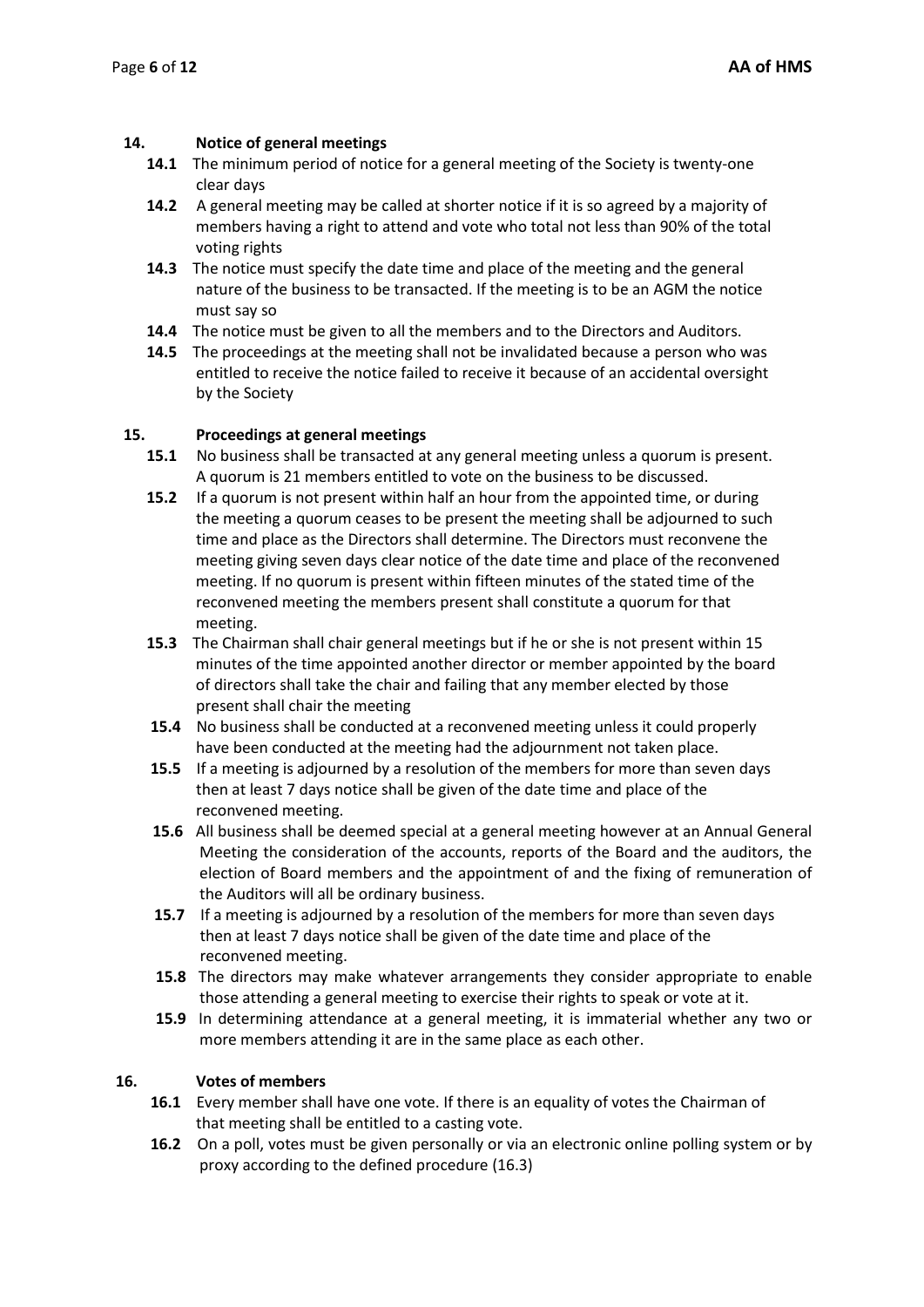- **16.3** The distribution of proxy voting forms shall be conducted by the Board who may appoint an external agency to act on their behalf. The returned proxy voting envelopes shall be returned unopened, to the company Secretary who shall arrange for them to be checked, processed and prepared for use by those nominated. Any person with a vested interest in the outcome of the ballot shall be excluded from involvement in the receipt or counting of votes
- **16.4** Two or more persons who are not in the same place as each other attend a general meeting if their circumstances are such that if they have (or were to have) rights to speak and vote at that meeting so that they are (or would be) able to exercise them.

## **17. Directors**

- **17.1** The Board shall consist of not fewer than six and not more than twelve Directors of which not more than ten shall be elected at a general meeting
- **17.2** The Board may, from time to time appoint any member of the Society as a member of the Board provided that the total number does not exceed three. This appointment will only be valid until the following AGM when said member may stand for election in the usual way.
- **17.3** The appointment of a Director whether at an AGM or by the Board must not result in the prescribed maximum number of Directors being exceeded

## **18. Powers of directors**

- **18.1** The Board of Directors shall manage the business of the Society and may exercise all the powers of the Society unless they are subject to any restrictions imposed by the Companies Acts, the Articles or any resolution of the members.
- **18.2** The Board of Directors may appoint annually a chairman from among the directors and an honorary treasurer and other honorary officers from among any of the Board of Directors
- **18.3** No alteration of the Articles or any special resolution shall have retrospective effect to invalidate any prior act of the directors.
- **18.4** Any meeting of the Board of Directors at which a quorum is present at the time the relevant decision is made may exercise all the powers exercisable by the directors.

## **19. Retirement of Directors**

 **19.1** At each AGM any elected Director who has served on the Board for three years since last elected must retire but will be eligible for re-election

## **20. Appointment of Directors**

- **20.1** At each AGM elected Directors shall retire in accordance with article 19 and their successors shall be appointed by resolution of the AGM.
- **20.2** No person may be appointed as a Director unless:

20.2.1 recommended by the Directors or

 20.2.2 not less than 42 clear days before the date of the meeting the Society is given a notice of nomination that:

20.2.2.1 is signed by two members entitled to vote at the meeting

 20.2.2.2 contains the details that, if the person were to be appointed, the Society would have to file at Companies House

20.2.2.3 is signed by the person who is to be proposed, to show their willingness to be appointed

 **20.3** All members who are entitled to receive notice of a general meeting must be given not less than 21 days notice of any resolution to be put to the meeting to appoint a Director other than a Director who is to retire by rotation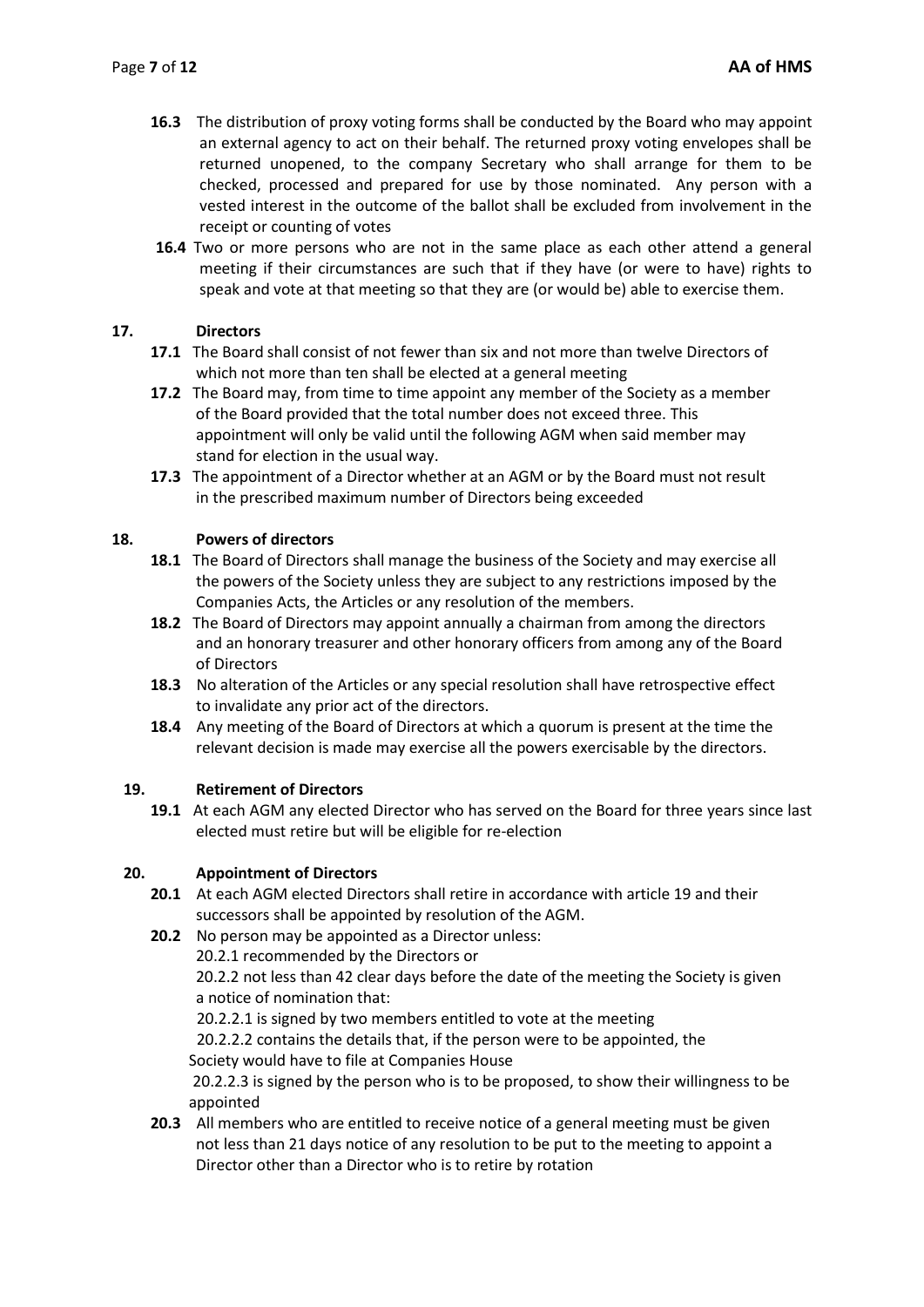# **21. Eligibility and removal of Directors**

- **21.1** No person may be appointed as a member of the Board of Directors:
	- 21.1.1a) unless they have attained the age of 18 years
	- 21.1.1b) unless they are a member of the Society.
	- 21.1.1c) if any member of the Board is their immediate family.
	- 21.1.1d) if any member of their immediate family holds a paid post with the Society.
	- 21.1.2 in circumstances such that, if already a director he would have been disqualified under article 21.4
	- 21.1.3 unless the appointment complies with any additional eligibility criteria set out in any bye-laws of the Society.
- **21.2** Notwithstanding the other provisions of these articles or any agreement between the Society and the Directors, the members at a general meeting may remove a Director from office before the end of his period of office.
- **21.3** Subject to article 21.4 below removal of a Director can only take place by the members passing a special resolution. At least 28 days notice must be given to the Directors and 21 days to the members. Once the Society has received such a notice it must immediately send a copy to the Director concerned. The Director has the right to be heard at the general meeting and to make a written statement of reasonable length for circulation with the notice of the meeting.
- **21.4** A Director shall automatically cease to hold office if he: 21.4.1. ceases to be a director by virtue of any provision of the Act or is prohibited by law from being a director

 21.4.2 is disqualified from acting as a trustee by virtue of sections 178 and 179 of the Charities Act 2011(or any statutory re-enactment or modification of those provisions)

21.4.3 ceases to be a member of the Society

 21.4.4 in the written opinion, given to the Society, of a registered medical practitioner treating that person has become physically or mentally incapable of acting as a Director for more than three months

 21.4.5 resigns as a director by notice in writing to the Society (but only if at least the minimum number of directors will remain when the notice is to take effect).

 21.4.6 is absent for three consecutive meetings without previously sending a written explanation on each occasion which the Board shall deem satisfactory

## **22. Remuneration of Directors**

**22.1** Directors must not be paid any remuneration unless it is authorised by article 7

# **23. Proceedings of Directors**

- **23.1** The directors may regulate their proceedings as they see fit, subject to the provisions of these articles.
- **23.2** A minimum of three meetings of the Board of Directors must be held each year. Any Director may call a meeting of the Board. The Secretary must call a meeting if requested to do so by a Director.
- **23.3** Questions arising at the meeting shall be decided by a majority of votes. In the case of equality of votes the person who is chairing the meeting shall have a casting vote.
- **23.4** A meeting may be held by suitable electronic means agreed by the directors in which each of the participants may communicate with all the others.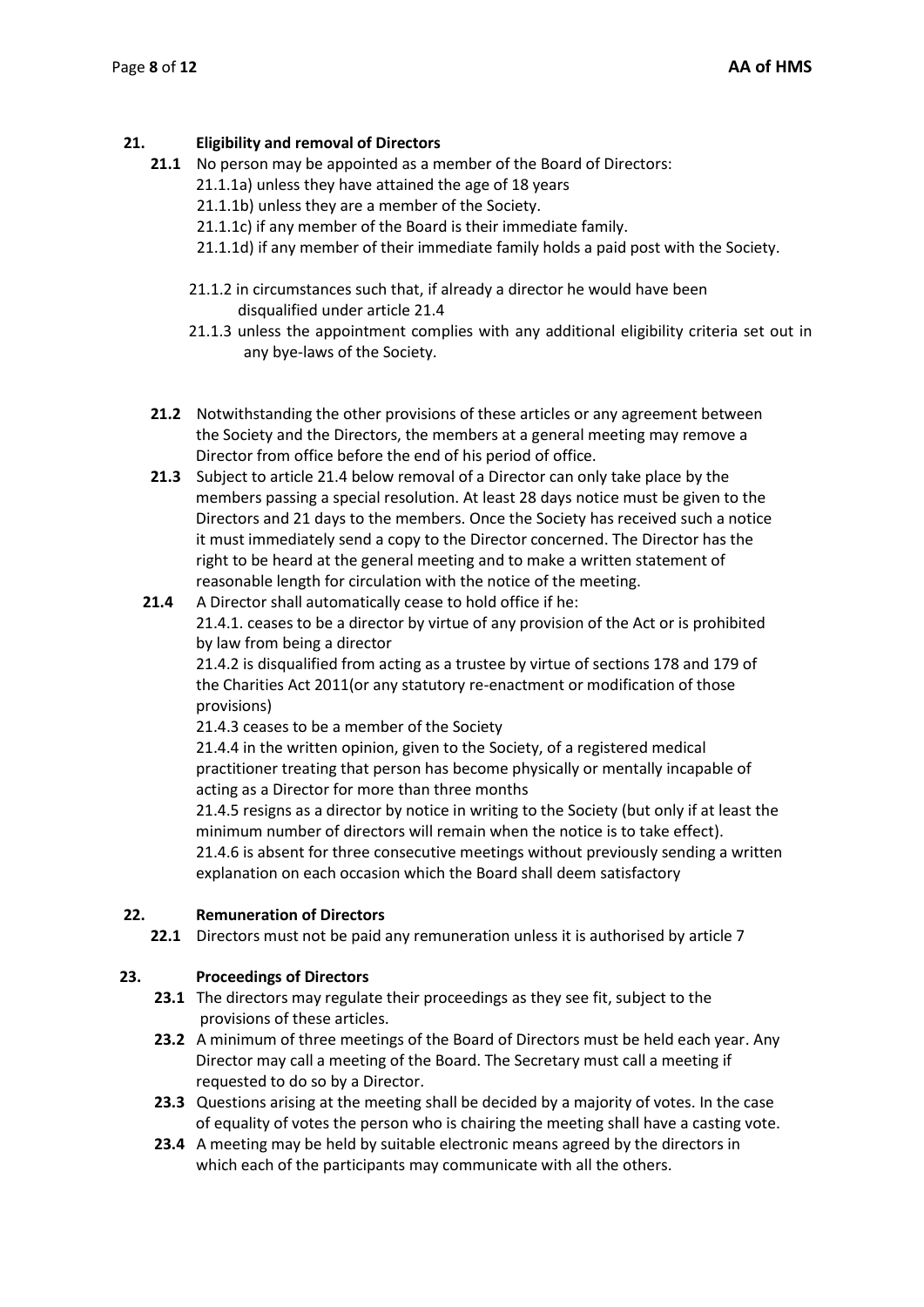- **23.5** No decision shall be made at a meeting unless a quorum is present. The quorum shall be five directors and the majority of directors present must have been elected at an AGM
- **23.6** A director may not be counted in the quorum present when any decision is made about a matter on which that director is not entitled to vote
- **23.7** The chairman or, if the chairman is unable or unwilling to do so, some other director chosen by the directors shall chair the meetings
- **23.8** All acts done by a meeting of Directors shall be valid notwithstanding any vote of a Director who was not entitled to vote on the matter, whether by reason of conflict of interest or otherwise if the decision had been made by a majority of Directors at a quorate meeting
- **23.9** A procedural or technical defect in the appointment of a Director of which the Directors are unaware at the time does not invalidate decisions taken at a meeting.
- **23.10** A resolution in writing signed by all the directors entitled to receive notice of a meeting of the Board of Directors or a committee of Directors and to vote on the resolution shall be as valid and effectual as if it had been passed at a meeting of said Board or committee duly convened and held
- **23.11** Subject to the articles, directors participate in a directors' meeting, or part of a directors' meeting, when—
	- 23.11.1 the meeting has been called and takes place in accordance with the articles, and
	- 23.11.2 they can each communicate to the others any information or opinions they have on any particular item of the business of the meeting.
	- 23.11.3 In determining whether directors are participating in a directors' meeting, it is irrelevant where any director is or how they communicate with each other.
	- 23.11.4 If all the directors participating in a meeting are not in the same place, they may decide that the meeting is to be treated as taking place wherever any of them is.

# **24. Committees**

- **24.1** The directors may delegate any of their powers or functions to a committee of two or more directors but the terms must be recorded in the minute book
- **24.2** The directors may impose conditions when delegating including the conditions that: 24.2.1 The relevant powers are to be exercised exclusively by the committee to whom they delegate

 24.2.2 No expenditure may be incurred on behalf of the Society except in accordance with a previously agreed budget

- **24.3** The Directors may revoke or alter a delegation.
- **24.4** All acts and proceedings of any committees must be fully and promptly reported to the Directors

## **25. Secretary**

 The Board of Directors shall appoint (and may remove) a Company Secretary in accordance with part 12 of the Companies Act 2006 and it may decide the period of office and, if not a Director the pay and conditions of the post. A Secretary who is paid may not be a Director

## **26. Seal**

The seal must only be used by the authority of the Directors or of a committee of Directors so authorised by the Board. The directors may determine who shall sign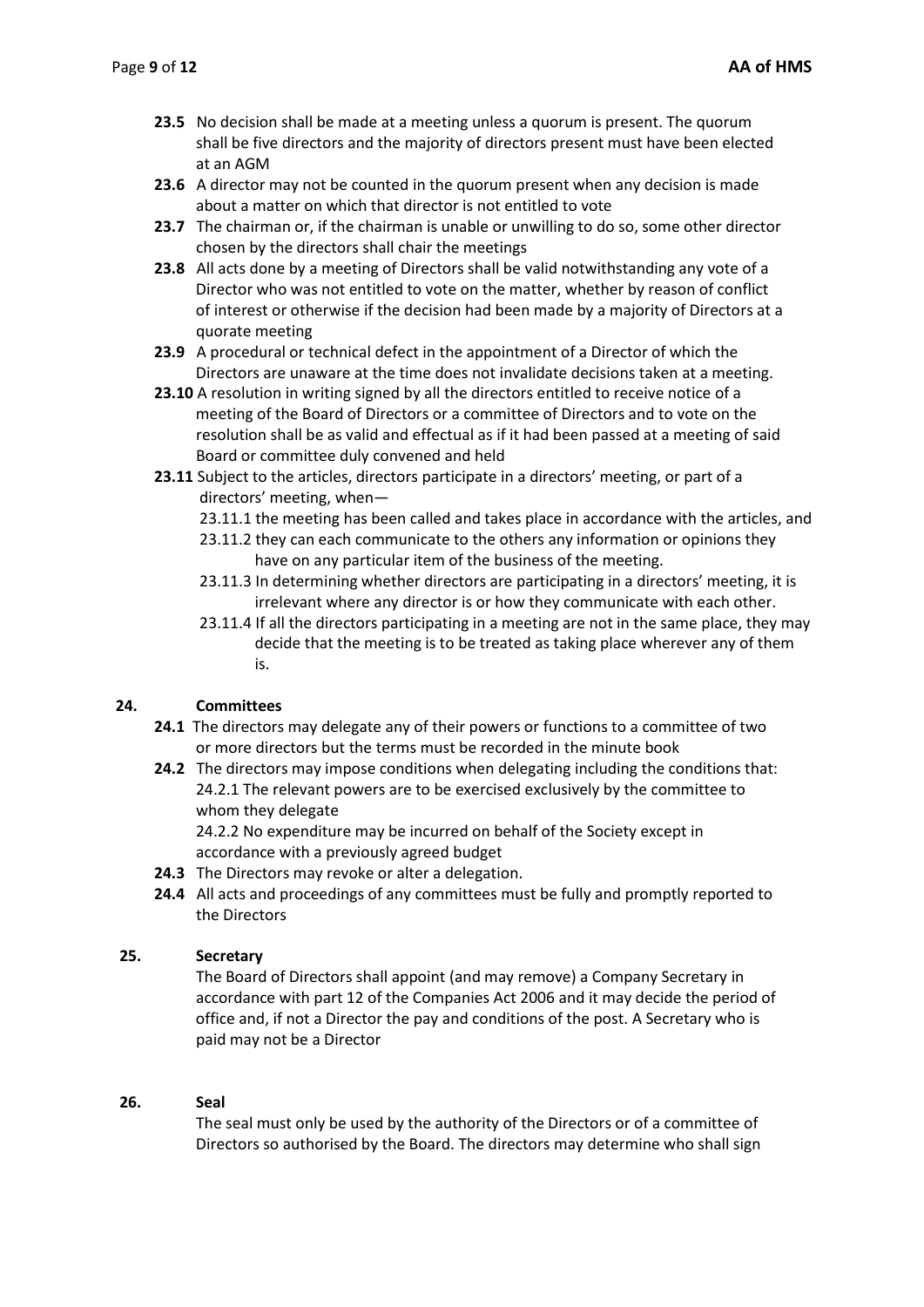any instrument to which the seal is affixed and, unless otherwise so determined, it shall be signed by two Directors and the Secretary.

## **27. Minutes**

The Directors must keep minutes of all:

- **27.1** Appointments of officers made by the Directors
- **27.2** Proceedings at meetings of the Society
- **27.3** Minutes of the meetings of the Directors and committees of the Directors including: 27.3.1 The names of the Directors and other persons present at the meeting 27.3.2 The decisions made at the meeting and
	- 27.3.3 where appropriate the reasons for the decision.

## **28. Accounts**

- **28.1** The Directors must prepare for each financial year accounts as required by the Companies Acts. The accounts must be prepared to show a true and fair view and follow accounting standards issued or adopted by the Accounting Standards Board or its successors and adhere to the recommendations of applicable Statements of Recommended Practice
- **28.2** The Directors must keep accounting records as required by the Companies Act
- **28.3** The annual accounts are to be audited
- **28.4** A summary financial statement may be circulated to Members in accordance with the Act.
- **28.5** The accounting records of the Society shall be made available for inspection by Members subject to reasonable restrictions as may be imposed from time to time by the Board of Directors

## **29. Annual Report and Return and Register of Charities**

 **29.1** The Directors must comply with the requirements of the Charities Acts with regard to:

29.1.1 The transmission of the Statement of Accounts to the Commission

29.1.2 The preparation of an Annual Report and its transmission to the Commission

- **29.2** The Directors must notify the Commission promptly of any changes to the Society's entry on the Central Register of Charities
- **29.3** The Board of Directors shall present before the Members at an AGM full copies of the Society's annual financial reports and accounts.

## **30. Means of Communication to be used.**

- **30.1** The Society may give notice to a Member by hand, by sending it by post in a prepaid envelope addressed to the Member at his address or by e-mail or (where appropriate to Members generally) may be published in any suitable journal or newspaper or any newsletter distributed by the Society or via the Society's website
- **30.2** A Member who does not register an address with the Society or who registers a postal address that is not within the United Kingdom shall not be entitled to receive any notice from the Society
- **30.3** Proof that an envelope containing the notice was properly addressed, prepaid and posted shall be evidence that notice was given
- **30.4** A notice shall be deemed to have been given: 30.4.1 on being handed personally to the Member 30.4.2. 48 hours after the envelope containing it was posted 30.4.3 in the case of electronic communication 24 hours after it was sent. 30.4.4 on the date of publication of the newspaper containing the notice.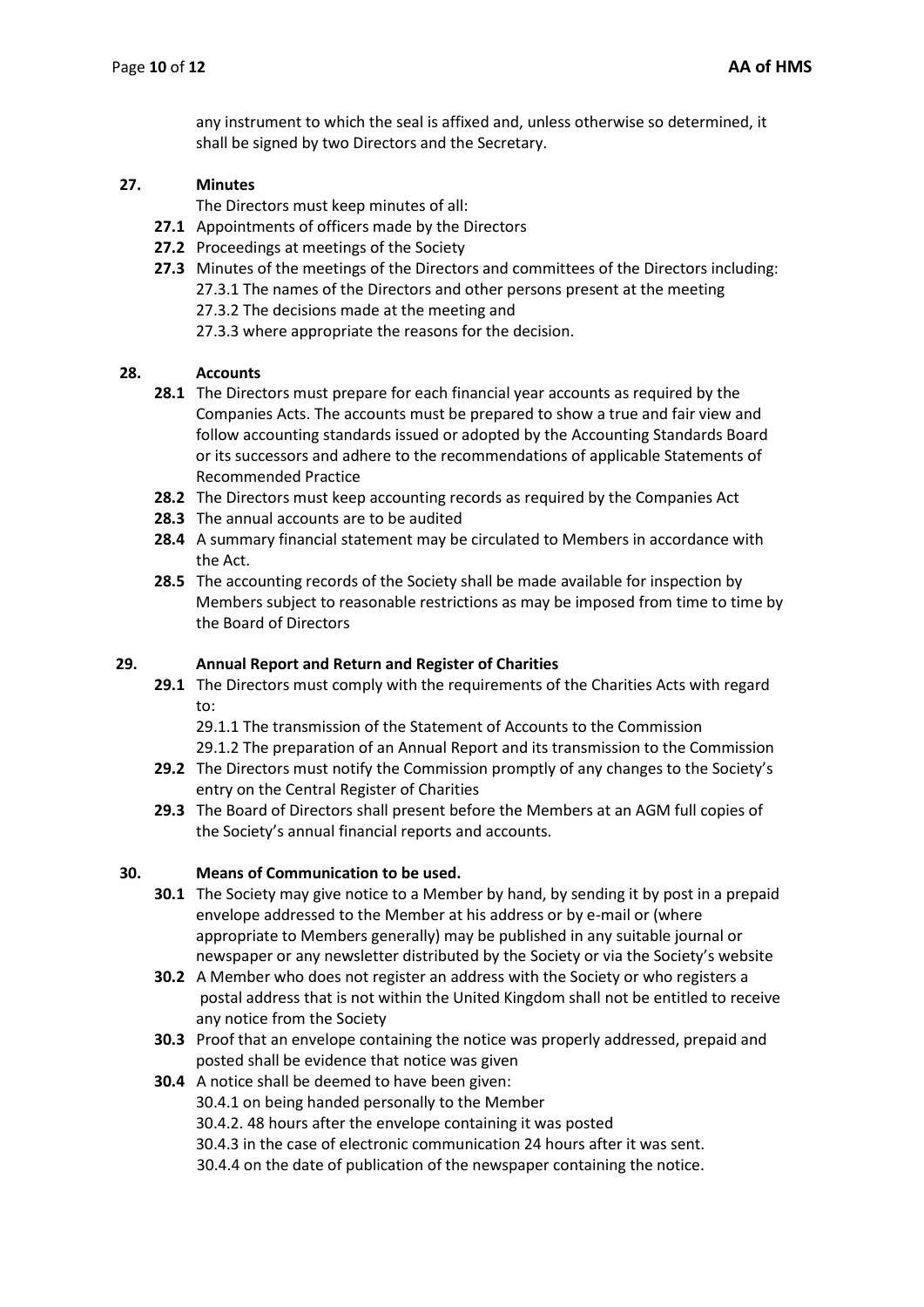30.4.5 as soon as the Member acknowledges actual receipt.

### **31. Indemnity**

- **31.1** The Society shall indemnify every Director, Secretary and other officer against any liability in successfully defending legal proceedings in that capacity or in connection with any application in which relief is granted by the Court from liability for negligence, default, or breach of duty or breach of trust in relation to the Society
- **31.2** In this article a 'Director', 'Secretary' or 'Officer' means any present or former Director, Secretary or other officer of the Society

#### **32. Bye-laws**

- **32.1** The Directors may from time to time make such reasonable and proper rules or bye laws as they deem necessary or expedient for the proper conduct and management of the Society
- **32.2** The bye-laws may regulate the following matters but are not restricted to them 32.2.1 The admission of members to the Society and the rights and privileges of such members, and the subscriptions and other payments to be made by members 32.2.2 The conduct of members of the Society in relation to one another, and to the Society's employees and volunteers

 32.2.3 The setting aside of the whole or any part or parts of the premises of the Society at any particular time or times or for any particular purpose or purposes. 32.2.4 The procedure at general meetings and meetings of the Directors in so far as such procedure is not regulated by the Companies Act or articles. 32.2.5 Generally all such matters as are commonly the subject matter of company

rules

- **32.3** The Society in general meeting has the power to alter, add to or repeal the bye-laws.
- **32.4** The Directors must adopt such means as they think sufficient to bring the bye-laws to the notice of the Members
- **32.5** The bye-laws shall be binding on all members of the Society. No bye-law shall be inconsistent with, or shall affect or repeal anything contained in the articles.

#### **33. Disputes**

 If a dispute arises between members of the Society about the validity or propriety of anything done by the Members under these articles and the dispute cannot be resolved by agreement, the parties in the dispute must first try in good faith to settle the dispute by mediation before resorting to litigation

## **34. Dissolution**

- **34.1** Every member of the Society undertakes to contribute to the assets of the Society in the event of its being wound up while he or she is a member or within one year of ceasing to be a member for the payment of debts and liabilities of the Society contracted before he or she ceases to be a member and of the costs, charges and expenses of winding up and for the adjustment of the rights of the contributors amongst themselves such amounts as may be required not exceeding one pound sterling
- **34.2** If upon the winding up or dissolution of the Society there remains after the satisfaction of all its debts and liabilities any property whatsoever the same shall not be paid to or distributed among Members of the Society but shall be transferred to some other institution or institutions having charitable objects similar to those of the Society and which shall prohibit the distribution of its income and property amongst the members to an extent at least as great as is imposed under these articles. Such Charitable